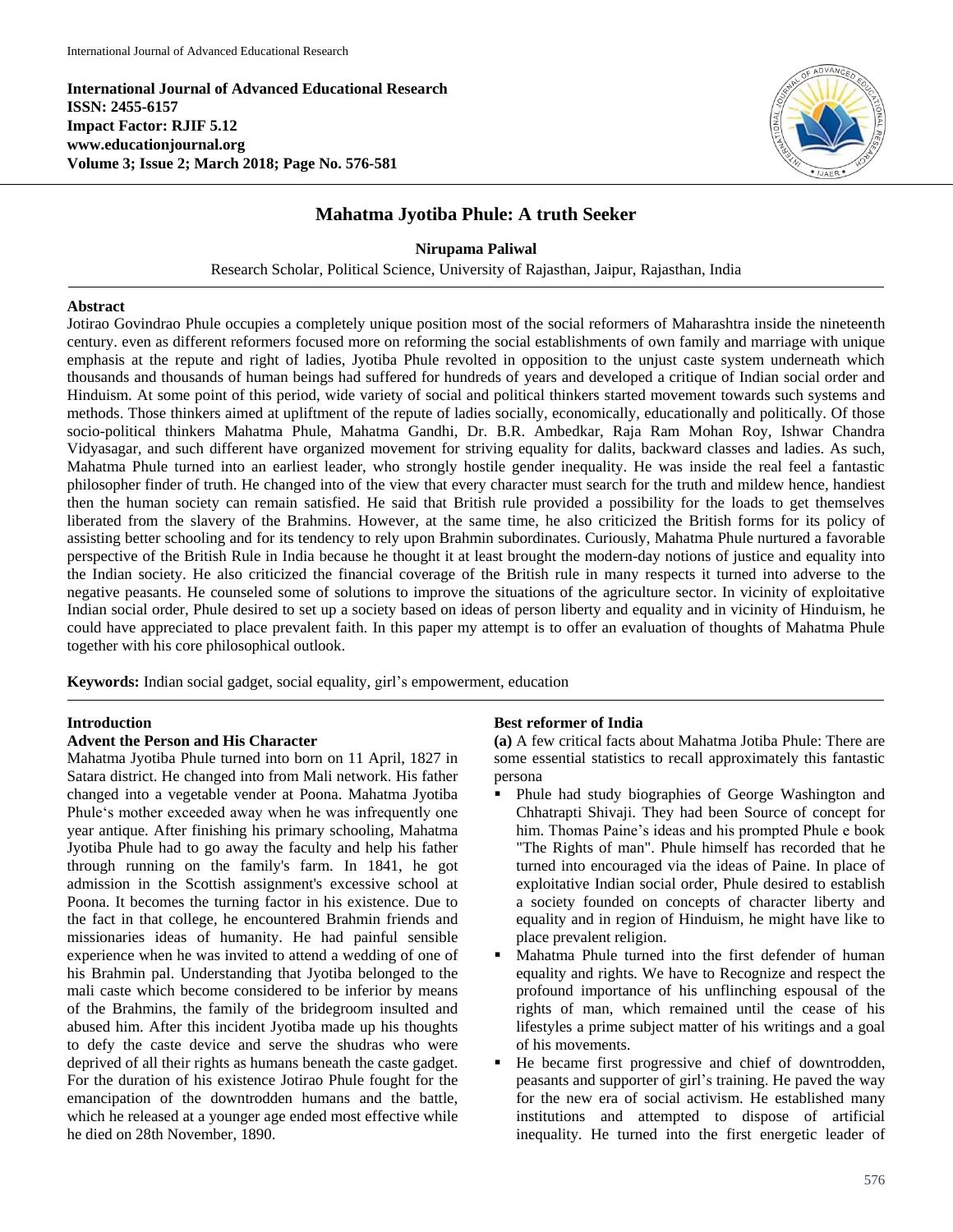downtrodden and introduced us to humanity. He was propagator of Human harmony and countrywide development.

- Dr. B.R. Ambedkar said "Mahatma Phule the best Shudra of present day India who made the decrease training of Hindus aware of their slavery to the better lessons who preached the gospel that for India social democracy turned into more vital than independence from overseas rule."
- Phule's views and philosophy turned into based on facts, reports and observation. In that sense, his philosophy became now not utopiean but practical. He becomes a supply of suggestion for Maharshi Shinde, Dr. Babasaheb Ambedkar, Gadgebaba and Sahu Maharaj.
- He became a founder of many actions  $(1)$  Movement in opposition to discrimination (2) Movement of Dalit (3) Movement of ladies' schooling. (4) Peasant's motion (5) Motion towards blind faith.

## **(b) Works of Mahatma Jyotiba Phule**

Mahatma Jyotiba Phule's philosophy observed in his following books:

- Brahmanacha Kasab (1969): in this Phule has uncovered the exploitation of downtrodden through the Brahmin monks.
- Gulamgiri (1873): In this book, he has given a historical survey of the slavery of decrease Castes. Narrate the records of Brahmin domination in India. He cautioned the humans that religious epics are made with the aid of men and do now not tolerate exploitation on the name of Faith.
- Shetkaryancha Asud (1883): on this e-book he has written on exploitation of peasants. He has analysed how peasants have been being exploited in those days.
- Sarvajanik Satyadharma Pustak (1891): On this e-book, he recommend the idea of conventional faith and throws mild on blind faiths.
- Asprushyanchi Kaifiyat (1893): In this book, he mentioned approximately crisis in Agriculture in addition, counseled solutions of the agrarian troubles  $[2]$ .

In these kinds of books, his technique of writing changed into very aggressive and courageous. His writing becomes a response against the social and non-secular gadget of Maharashtra. He stated in the social machine there has been a domination of higher caste and they were playing privileges. There were variations on the premise of caste, intercourse. No human rights to downtroddens, only sufferings, inferior remedy, injustice, exploitation became there inside the Society. This sort of social system became supported by using non-secular puran and Vedas. Subsequently Phule showed robust reaction in opposition to this. He sought to create a brand new way of life inside the society that is primarily based on equality, justice and humanity.

As we stated in advance he desired to create a new social gadget in India primarily based upon equality, justice, liberty and fraternity. Inside the history of India, he changed into the first individual who spread women schooling by opening lady faculties and opened orphanages for widow ladies and their kids. He turned into the primary Indian who turned into honoured by British govt for his noble paintings. He became severely criticized by way of Brahmin samaj for his noble paintings and attacked by way of them. However, he

continued with his movement. He sacrificed his life for the upliftment of untouchables, peasants and women. Mahatma Jyoti Rao Phule is regarded as the most crucial discern of social reform motion in India. He regarded as the father of Indian social revolution<sup>[3]</sup>.

## **Mahatma Jyotiba Phule as a Philosopher**

We can outline "logician a person who establishes the principal ideas of a few motion, Cult, and so on. Alternatively, someone who regulates his or her life, actions, judgments, utterances, etc., by means of the mild of purpose." There are several different titles, which may be used for Mahatma Jyotiba<sup>[4]</sup>.

Phule like educationist, social revolutionary, and humanist, feminist and so on. However if we can use best single word for him it cannot explain his enlightening character. Since that we will find numerous thoughts associated with metaphysics, epistemology, ethics, and socio-political philosophy in his writing, so right here we used the name "philosopher" for him. A philosopher is that character who contributed in multiple expertise area. In current Indian philosophy we can recall him and additionally encompass in the core philosophical publications which can be teach at graduation and postgraduate level. That is the tragedy of our Indian training gadget that those thinkers who genuinely contributed inside the educational, socio-political and other components of Indian peoples are remained a long way from center academic surroundings. This is the real need of our schooling machine that ideas of revolutionaries like Mahatma Jyotiba Phule, Dr. B.R.Ambedkar and Shaheed Bhagat Singh ought to be reached to each Indian. Here we will talk Mahatma Jyotiba Phule's ideas with the titles that have been already mounted:

## **i) Feminism and Women Empowerment**

Mahatma Jyotiba Phule and his wife, Savitribai, had been extremely good personalities, specifically for their times. He began girls training from the training of his wife and skilled her for the school. Savitribai changed into the first ladies teacher in India. He commenced the first school for girls at Pune, within the year 1848. He endorsed schooling for girl students from the downtrodden (Shudras/Atee Shudras) groups and adults. He began colleges. He established institutes just like the 'Pune girl native colleges' and the 'Society for selling education for Mahar, Mangs'. Extra critical, he engaged in his training at domestic too.

Jyotiba organized his wife, Savitribai, to teach within the girls' college, with a view to teaching the women first, that allows you to carry in the value of equality at home. Savitribai needed to face bitter competition from the orthodox society of the time for coaching women and those from the underprivileged groups within the school. Notwithstanding this bitter competition, Jyotiba and Savitribai persevered their work with sincerity.

Women empowerment is an important idea in recent times as Y. V. Satyanarayana rightly stated, "The dominance of men over women is an age-vintage exercise, and however after the appearance of democracy and democratic organization, almost every kingdom diagnosed the freedom, equality, and human rights of ladies. Now, women are entitled to stay with selfrespect and dignity by way of exercise numerous rights to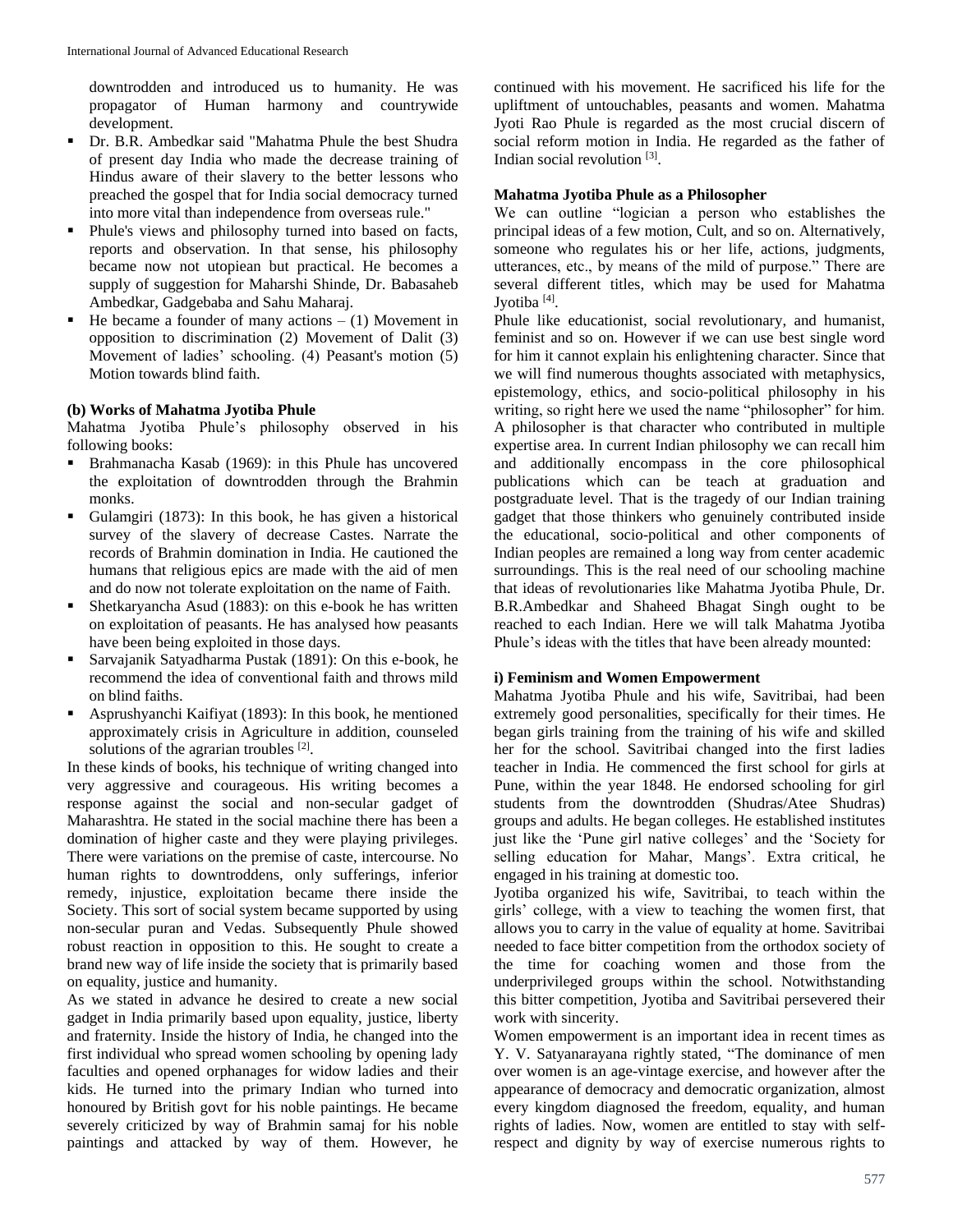ladies inside the beyond and its ongoing outcomes in the present have to be properly addressed via manner of empowering girls in all spheres of social life [4]."

Jyotiba believed within the equality of men and women. He burdened on women's training, emancipation of women. He introduced girls in public existence. He said equality and oneness is necessary for the development of the country. "With the intention to empower girls he adverse toddler marriage [5]. He initiated widow-remarriage and commenced a domestic for widows. In that point widow remarriage had been banned and child-marriage changed into very not unusual a few of the Brahmins and in the Hindu society. Many widows had been younger and now not all of them ought to live in a way wherein the orthodox humans predicted them to stay. Some of the widows resorted to abortion or left their illegitimate children to their fate by means of leaving them on the streets. Realizing the dangers of a widow giving birth to an infant conceived in unfortunate situations after her husband's dying, he opened a home for newborn babies in 1863 to prevent infanticides and suicides. "Five Phule vehemently recommended widow-remarriage and even got a home built for housing top caste widows for the duration of 1854. He requested human beings all of the time to ship their children in faculties he opened for downtroddens and ladies.

He stated, Nar nari sabhi mehnati bano. Parivar ko light. Anand le. Nit bacho bachi ko padne bheje [6].

On 17th Feb. 1852, Mahatma Jyotiba Phule's college turned into publicly inspected. The officials passed the subsequent commentary. "It is a pity that the residents of our usa are not yet convinced of the need to educate ladies [7]."

A decide named Brown who become present on the occasion stated, "Instructing women will make stronger circle of relatives happiness and software of the organization of the family<sup>[8]</sup>."

Mahatma Jyotiba Phule's formidable efforts to train ladies, Shudras and the untouchables had deep impact on the values, ideals and ideologies. His efforts unleashed the forces of awakening a number of the not unusual masses. Schooling made women greater informed. They became conscious of what's right and incorrect in the light of technological knowhow. Women started out to question the age-antique customs which degraded them [9].

## **ii) Philosophy of Training**

Phule counseled compulsory, widespread and innovative schooling. Education of women and the lower caste; he believed, deserved priority. As a result at domestic he started out teaching his spouse savitribai and open female's first school in India in August 1848. Handiest eight ladies were admitted on the first day. Progressively the number of college students elevated. Jotirao opened greater girl's faculties at some stage in 1851-52. He additionally started out a faculty for the decrease instructions, specifically the Mahars and Mangs. As a consequence the pioneering work accomplished via Phule within the area of lady and lower castes schooling changed into unprecedented within the records of training in India.

Phule changed into the primary Indian social reformer who time and again urged the alien government to take note of number one training which was left out. All the time he turned

into making people aware about the schooling and compelling the British executive to make association for training of absolutely everyone of India. He fought for the right of training equally for all the humans irrespective of the caste and sophistication. He knew once the people are knowledgeable they would combat themselves for his or her rights with none outside help and assist [6]. He said that progress of individuals was viable handiest with education. Jotirao says within the advent to the e-book "Shetkaryacha Asood":

Without education, expertise turned into lost;

Without knowledge, morals had been lost;

Without morals improvement changed into lost;

Without improvement wealth changed into lost;

Without wealth the Shudras have been ruined;

A lot has took place via loss of education.<sup>10</sup>

He gave new meanings to education: He said, "The schooling which does now not assist the not unusual mass of people to equip themselves for the war for existence, which does now not convey out strength of individual, a spirit of philanthropy, and the braveness of a lion…..actual education is that which permits one to face on one's legs. "Eleven within the curriculum of primary schooling, preliminary know-how approximately agriculture and health have to be included. The curriculum of primary education must be reoriented to offer the needs of rural areas. There must be clear demarcation among the curriculum of rural and urban place.

Schooling must be utilitarian and practical with a purpose to cowl the needs of the society. Ascheme of perfect farming ought to be implemented on a small scale. Practical information is superior to bookish know-how subsequently primary expertise in Modi (a special Marathiscript) (regional languages had been supported), debts, records, Grammar, Agriculture, Ethics and health need to be imparted. Quantitative increase in primary school isn't any doubt important however it should no longer be taken into consideration at the price of qualitative one [12].

Something can be the trajectory of subjection of the lower castes their liberation rests by and large on education. He emphatically laid down on education. He emphatically laid down the dearth of schooling as the root cause of the degradation of decrease castes, as stated formerly. "Mahatma Jyoti Rao Phule careworn on universalisation of training i.e.schooling for all no matter caste, color, creed, sex and poverty. Mahatma Jyoti Rao Phule had achieved a lot in his existence to reform society, to fight for establishing equality in society.As he wanted schooling for all, identical is the motto of gift training machine, to offer training to all. Following his ideas Dr. Ambedkar had compiled the charter in which we've provision for free and compulsory education and universalization of schooling within the charter inside the artwork 45 but the target of this text is yet to be carried out which become to be performed inside 10 years from the graduation of the charter [13]."

So Mahatama Jyitirao's thoughts on education are very vital for discussion and implementation.

#### **iii) Thoughts on Social Justice and Equality**

Phule made powerful pleas to abolish untouchability and the whole caste-gadget. He revolted against the unjust caste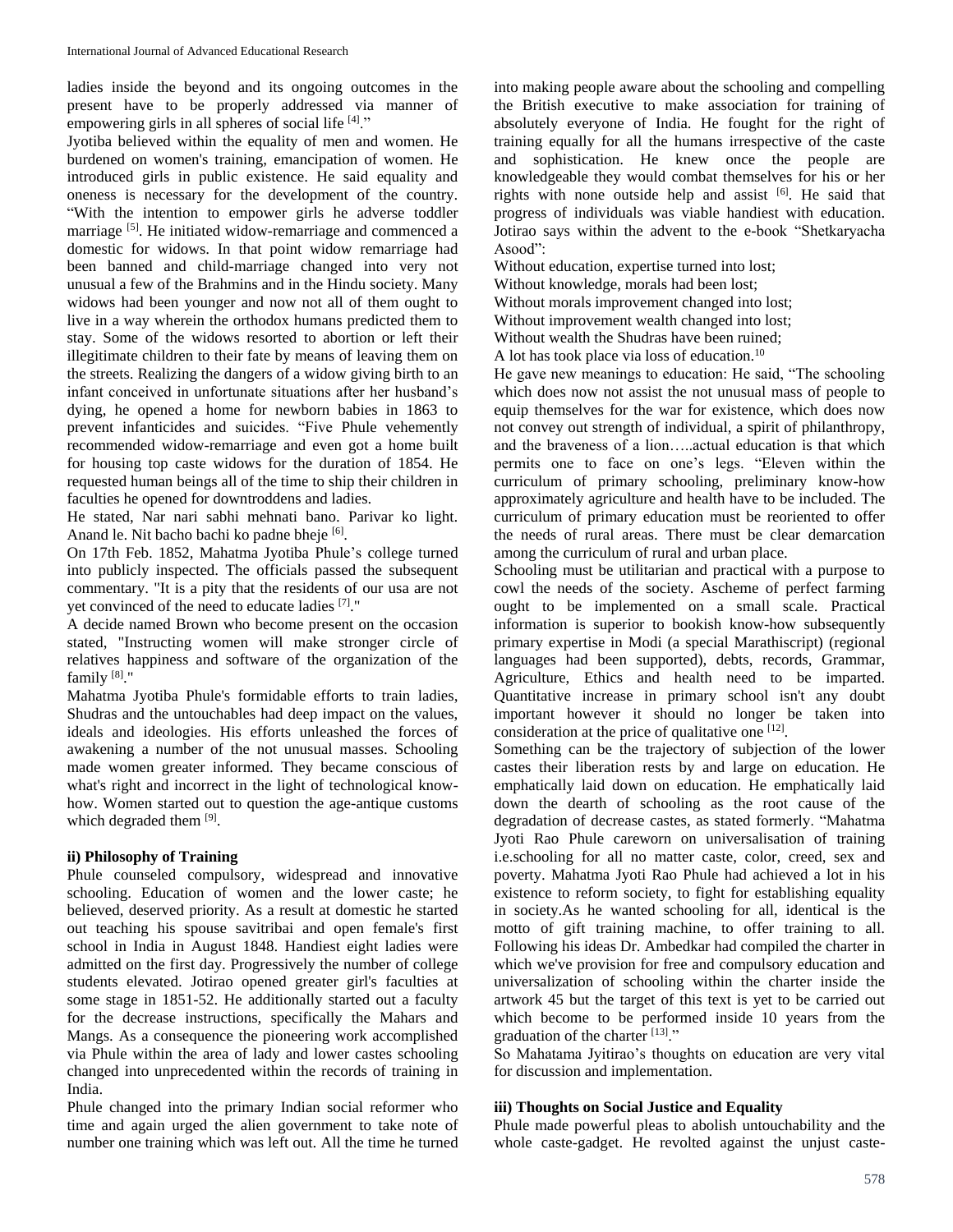system beneath which millions of people had suffered for Centuries. The Dalit at that point did now not have any political, social, educational and economic rights [7] . He condemned dual morality of the Brahman device. He said identical opportunity must get to anybody. He said with the aid of birth all are loose and identical. All humans have herbal rights. He became a militant recommend of human rights to the downtrodens<sup>[14]</sup>.

He protested against guy-made inequality which was rooted in Hindu caste-device and varna-vyavastha. He struggled fearlessly to implements the reforms inside the Hindu society. He tried to put off inferiority complicated from the minds of the humans. He made aware to shudras. He advised them take training and acquire power, they may be not slave but human Beings. Advert T.L. Joshi stated, "Jotiba Phule turned into one of the first persons to rebellion towards the conventional social gadget in India. From where did he find the inspiration for this rebellion thinking about that the triumphing social laws had taken a firm hold at the Indian mind for lots of years? The answer is that Jotiba turned into a Satyashodhak-a seeker of reality-the Moral fact of human lifestyles. The manifestation of that perennial truth becomes his notion in guy's freedom in the universe, as upheld by means of current western civilisation<sup>[15]</sup>."

Mahatma Jyotiba Phule set up the Satya Shodhak Samaj, which sowed the seeds of Improvement of the masses and propounded the spread of rational thinking. The motion carried on by using the samaj changed into the primary of its type to reach the faraway villages. He carried on the social reform actions primarily based on social equality. Phule believed within the equality of men and women. He did no longer merely pressure the equality of men but also equality of people and women. For Phule equality inside the society become meaningless. Without equality of person and woman in the own family. He propagated generic humanism based totally on values of freedom, equality and established brotherhood. He criticised the caste machine via the books

"Gulamgiri" and "Brahmanache Kasab". He hooked up the Satyashodhak Samaj. He sowed the seeds of development of hundreds [16].

We are able to emphasis on his thoughts by means of these phrases to steer the social alternate in the society,

"Phule believed in overthrowing the social device in which guy has been intentionally Made depending on others, illiterate, ignorant and negative, so that it will exploit him. To Him blind faith eradication formed a part of a wide socioeconomic transformation. This become his strategy for finishing exploitation of humans. Mere recommendation, education and alternative ways of dwelling are not sufficient, except the financial framework of exploitation involves a cease. Shudras became aware of their caste identity and began claiming Equality with better castes in all regions of lifestyles. In short, Mahatma Jyotiba Phule liberated Women and Shudras from the control of religious vested pastimes and laid the muse for a backward magnificence movement in India  $[17]$  "

## **iv) Philosophy of Politics and Economics**

Mahatma Jyotiba Phule's political ideas are related together with his social thoughts. Phule stated British raj is not always

a curse however a boon. It is far better than Peshwa's raj. British mounted rule of law, equality of legal guidelines. The brand new rulers opened the possibilities in education. He hoped that the new government which believes in equality among guy and man might emancipate decrease castes from the domination of the Brahmins. He welcomed the British rule as "Divine Dispensation" for the regarded it as God's device to rescue the oppressed from the clutches of Brahman demos. After independence will, uppercaste allowed shudras for identical rights. Though Phule favored British rule, he changed into privy to shortcomings of the former and he never hesitated to factor them out overtly. Hence, Phule turned into dedicated no longer to the Britishers however for the justice and equality of downtrodens. Phule's complaint of the British government emanated out of his subject for the welfare and the reputation of the decrease castes in modern society [18].

Phule became not monetary theorist however; he had a keen observation about the exploited class. The first chapter of Shetkaryacha A sood describes in details how inside the name of religion Brahmins had been persecuting the Sudras from the cradle to the grave. There was no limit to the religious rites and rituals imposed by using Brahmins at the Sudras. The bankruptcy also describes how the Brahmins who could not acquire better training, underneath the garb of a sanyasin, exploited the ignorant and the uneducated. He also said, "Since the white authorities bureaucrats are in most cases in a stupor due to their lifestyles of luxurious, they don't have any manner of having any statistics approximately the real condition of the farmers, and their standard carelessness lets in Brahman personnel to dominate all the authorities departments.

Between the two, the farmers are so much looted that they've no bread to fill their stomachs or garments to cover their bodies <sup>[19]</sup>." He changed into involved about the fame of shudras, untouchables and women in Indian society, whilst in economic terms peasantry and its problems interested him.

## **In keeping with him following points are important approximately Indian economy**

- The high caste nationalist regarded industrialization because the most effective option to the economic trouble of India. Phule then again talked from the factor of view of improving agriculture because he perceived Indian financial system often because the agricultural financial system.
- Second aspect is farmers have been being exploited by means of the moneylenders and Brahmin officials of the sales and irrigation departments.
- Another hassle faced by way of the rural financial system became that of the unfair competition with the aid of the British goods. Due to the inflow of those cheap and superior items, the indigenous craftsmen of the villages and metropolis's suffered high-quality losses and in lots of instances they had to close down their hereditary commercial enterprise <sup>[9]</sup>. It accelerated unemployment in the rural regions.
- Phule advised certain answers to those issues. The first and the most important option to the problem of the poverty of the farmers that Phule counseled turned into production of bunds, tanks and dams in order that enough water was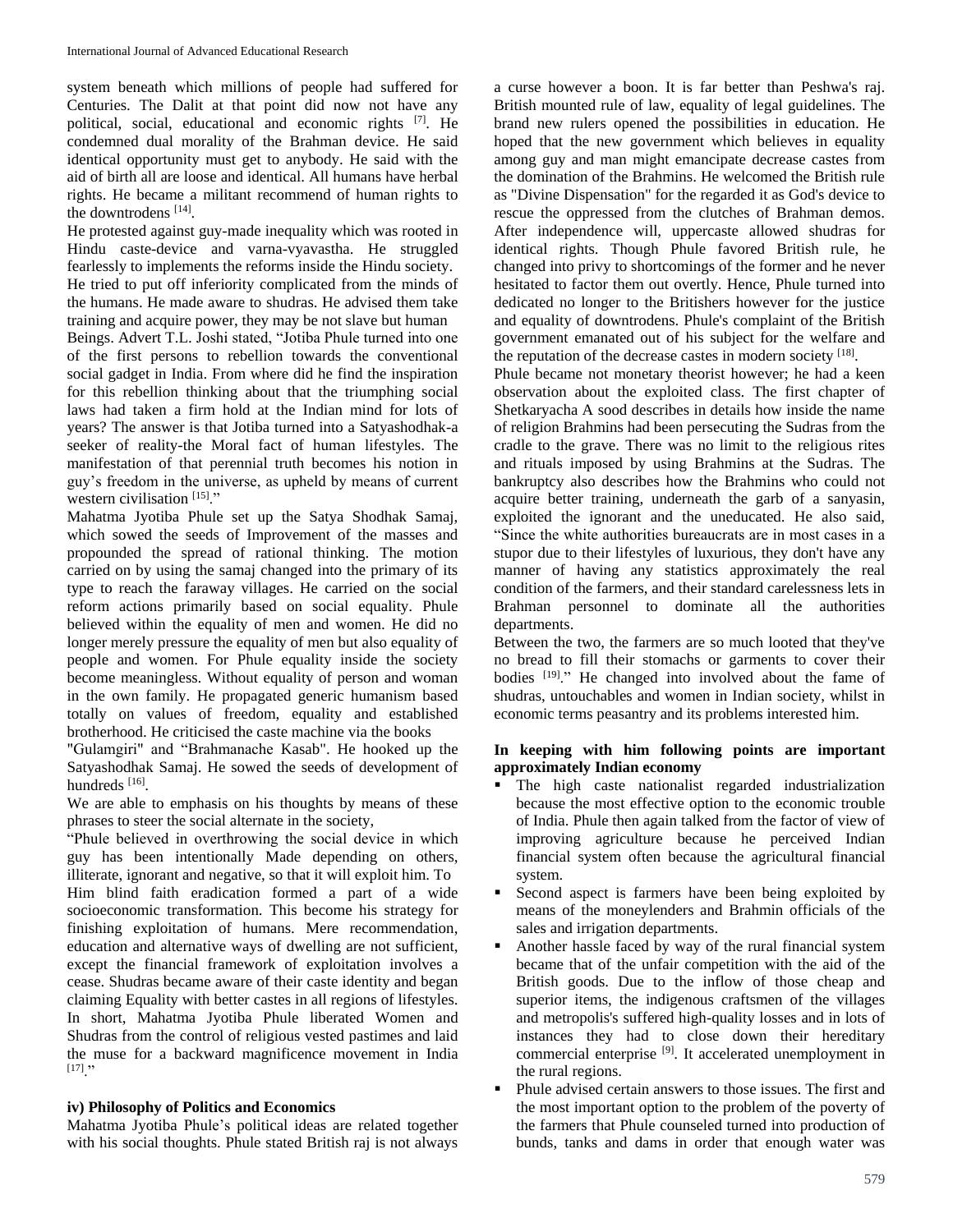made to be had to the farm. He asked the government to reduce the burden of taxes on farmers if you want to make agriculture worthwhile [20].

## **v) Philosophy of religion**

Mahatma Jyotiba Phule do not want be a non secular thinker, non secular guru or a logician of faith. Also he become not fascinated to prove the lifestyles of God, relation of God and the world and so on. His aim became to expose the dilemma created by using religious authorities who sure guy in religious rituals and made peoples enemy of every different. His wondering became that Hindu faith not handiest provide spiritual expertise to guy however additionally bound his social and personal life in religious bigotries. He desires that faith which gives man a true freedom to develop socially and spiritually. Phule motivated by radical religious ideas of Thomas Paine ought to succeed in doing this sort of a theoretical workout. Phule believed in one God (Nirmik). He regarded God as a writer of this world and all women and men his kids.

There are thirty-three articles inside the Sarvajanik Satyadharma, which define the rules for the creation of a world-circle of relatives primarily based on simple human rights in addition to the social and highbrow attitudes critical for it. The gist of these articles, in greater or less Jotirao's phrases, is as follows:

- All men and women should stay collectively unite on this earth as one circle of relatives, with honesty and without discrimination, regardless of to which village, province, us of a, continent or religious beliefs they adhere to.
- The author created guy to be independent and able to enjoying equal rights as others. The author has given freedom to all males and females to explicit themselves freely, however without inflicting damage as a result of their mind or perspectives. That is known as real (righteous) behavior.
- The writer has endowed everyone with human rights. Therefore it follows that a man or woman or a set cannot dominate another. To observe this precept is to practice righteous conduct.
- The creator has given all men and women non secular and political freedom. One who does no longer harm every other in any manner and does no longer usurp another's rights is a practitioner of righteous behavior. Behavior if you want to please the creator is public fact (distinctive feature). The sincere behaviour of any man or women towards his fellow human beings may be termed as morality<sup>[21]</sup>.

The basic characteristics of his philosophy of faith  $[10]$ :

 Phule discarded idolatry, ritualism, asceticism, fatalism and the concept of incarnation.

No intermediary between God and devotee was taken into consideration essential with the aid of him. Phule by no means believed that any e book become God ordained.

 Phule visualised Sarvajanik Satya Dharma (Public authentic religion) to take region of Hinduism. His proper faith broke from Hindu way of life altogether. He severely criticized the mythology and sacred books like Smritis and

Vedas of Hindu. He tried to prove that the records of Hinduism were in truth, the records of Brahmin domination and slavery of Shudras. He determined cunningness, selfishness and hypocrisy in sacred scriptures than dialogue of proper faith.

- The elite reformers criticized the present day degenerated shape of Hinduism, at the same time as Phule attacked it from its very inception and confirmed that Brahmins had deceived lower castes for the duration of history. Phule interpreted Hinduism as a relation primarily based on Varna and caste gadget devised with the aid of the cunning Brahmins to misinform the lower castes.
- He dismissed Hinduism altogether, he did no longer reject the very concept of faith or Dharma. He tried to install its region-established religion primarily based on standards of liberty in addition, equality. His Sarvajanik Satya Dharma positioned emphasis on fact looking for without the aid of any Guru or text. His non-secular thoughts had been really encouraged by way of Christianity but he in no way recommended conversion because he changed into additionally prompted by means of the radical spiritual argument of Paine, who had shown some of defects in Christianity.
- His universal religion become liberal and in lots of respects very exclusive from traditional religions. His religion become especially and commonly worried about secular matters. Phule had visualized a circle of relatives in which every member of that family would possibly follow his own faith. On this best circle of relatives a spouse would possibly embody Buddhism while her husband is probably a Christian and children may follow other religions because Phule believed that there is probably some reality in all of the religious texts and scriptures and consequently one in all them could not declare the last reality.
- He concept that the authorities have to not close its eyes to inhuman non-secular customs or unjust traditions and practices of Hinduism. At one vicinity, he criticized the colonial authorities for its policy of persevering with the exercise of giving offers to temples, considering the fact that he claimed that the cash had been gathered from lower castes in the shape of tax. As a result there has been no area for any communalism or unwarranted neutralism in subjects of faith to this point as Phule's religious thoughts had been concerned [22].

Ultimately, it has also brought that diverse high-quality personalities had been inspired via the persona of Mahatma Jyoti Rao Phule who added exquisite adjustments in social and financial fields of India. Dr. Babasaheb Bhim Rao Ambedkar, first law minister of the Republic of India and the architect of Indian constitution was stimulated with the aid of his noble paintings toward humanity and he accompanied the philosophy of Mahatma Jyotiba Phule based totally upon justice, equality, liberty and fraternity [11]. He observed all the tips given through Jyotiba as proper to schooling to all, special provisions for women, minorities, downtrodden and many others. it's also crucial to notice that Mahatma Phule has left, grappling with troubles that we've still not resolved greater than 125 years after his dying in 1890, he ought to have deserved higher popularity inside the society.